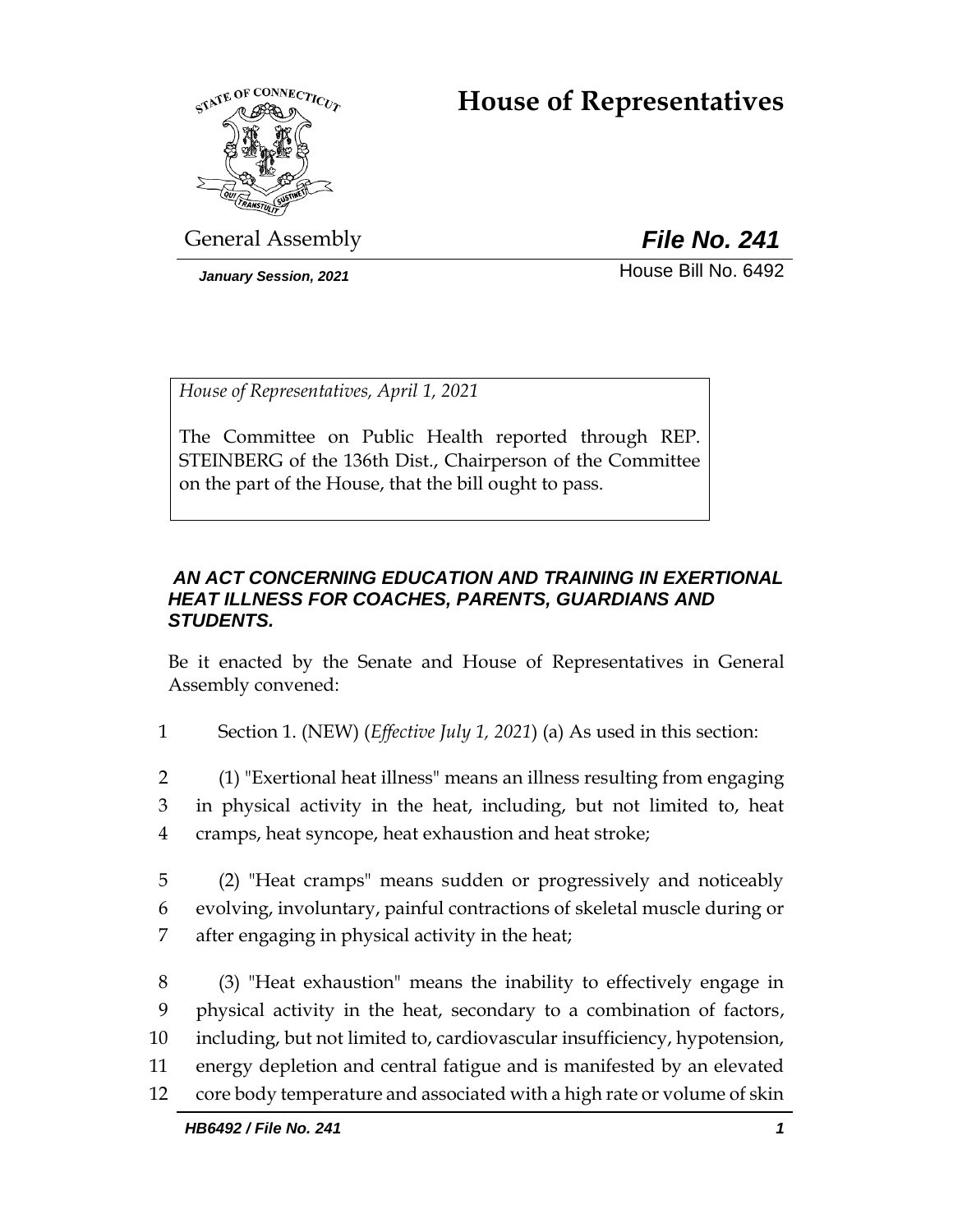blood flow, heavy sweating and dehydration;

 (4) "Heat stroke" means a medical emergency characterized by neuropsychiatric impairment and a high core body temperature, typically 105.8° Fahrenheit or above;

 (5) "Heat syncope" means sudden dizziness, feeling faint and fainting experienced after engaging in physical activity in the heat; and

 (6) "Intramural or interscholastic athletics" shall include any activity sponsored by a school or local education agency, as defined in section 10-15f of the general statutes, or an organization sanctioned by the local education agency that involves any athletic contest, practice, scrimmage, competition, demonstration, display or club activity.

 (b) For the school year commencing July 1, 2022, and each school year thereafter, any person who holds or is issued a coaching permit by the State Board of Education and is a coach of intramural or interscholastic athletics shall complete an exertional heat illness awareness education program prior to commencing the coaching assignment for the season of such intramural or interscholastic athletics. Such program shall be developed or approved pursuant to subsection (c) of this section. For the school year commencing July 1, 2022, and each school year thereafter, any person who holds or is issued a coaching permit by the State Board of Education and is a coach of intramural or interscholastic athletics shall annually review the program developed or approved pursuant to subsection (c) of this section, prior to commencing the coaching assignment for the season of such intramural or interscholastic athletics.

 (c) On or before January 1, 2022, the governing authority for intramural and interscholastic athletics, in consultation with an appropriate organization representing licensed athletic trainers, an organization representing sports medical doctors, an organization that researches best practices in managing heat illness, and an organization representing county medical associations, shall develop or approve an exertional heat illness awareness education program for use by local and regional boards of education. Such program shall be published on the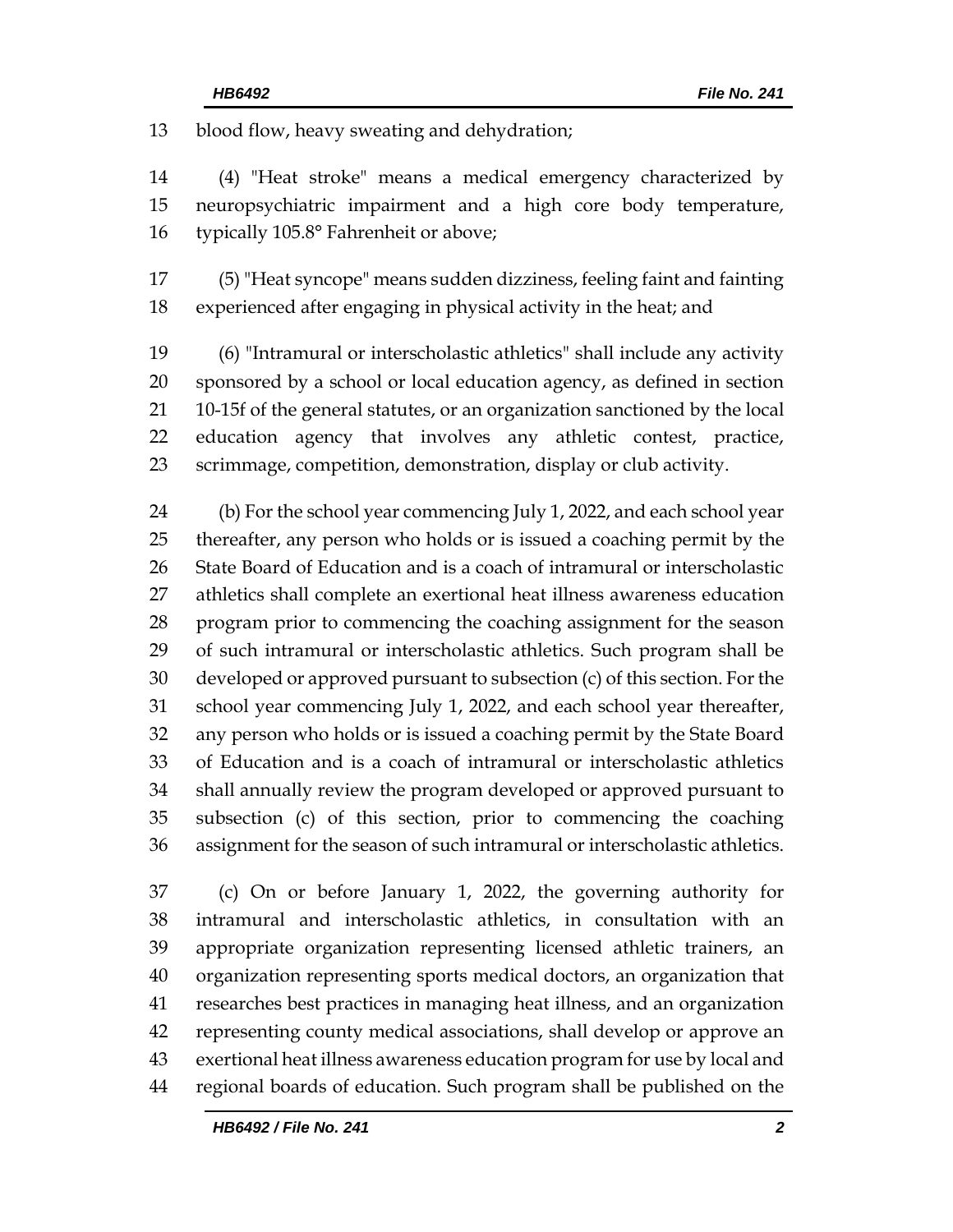State Board of Education's Internet web site and shall include, but need not be limited to, (1) the recognition of the symptoms of an exertional heat illness, (2) the means of obtaining proper medical treatment for a person suspected of having an exertional heat illness, and (3) the nature and risk of exertional heat illness, including the danger of continuing to engage in athletic activity after sustaining exertional heat illness and the proper method of allowing a student athlete who has sustained exertional heat illness to return to athletic activity.

 (d) On or before October 1, 2022, and annually thereafter, the governing authority for intramural and interscholastic athletics, in consultation with an appropriate organization representing licensed athletic trainers, an organization representing sports medical doctors, an organization that researches best practices in managing heat illness and an organization representing county medical associations, shall develop or approve annual review materials regarding current and relevant information regarding exertional heat illness for use by local and regional boards of education.

 (e) On or before January 1, 2022, the governing authority for intramural and interscholastic athletics, in consultation with an appropriate organization representing licensed athletic trainers, an organization representing sports medical doctors, an organization that researches best practices in managing heat illness and an organization representing county medical associations, shall develop a model exertional heat illness awareness plan for use by local and regional boards of education. Each local and regional board of education shall implement such plan by utilizing written materials, online training or videos or in-person training that shall address, at a minimum: (1) The recognition of signs or symptoms of exertional heat illness, (2) the means of obtaining proper medical treatment for a person suspected of an exertional heat illness, (3) the nature and risks of exertional heat illness, including the danger of continuing to engage in athletic activity after experiencing exertional heat illness, (4) the proper procedures for allowing a student athlete who has experienced exertional heat illness to return to athletic activity, and (5) best practices in the prevention and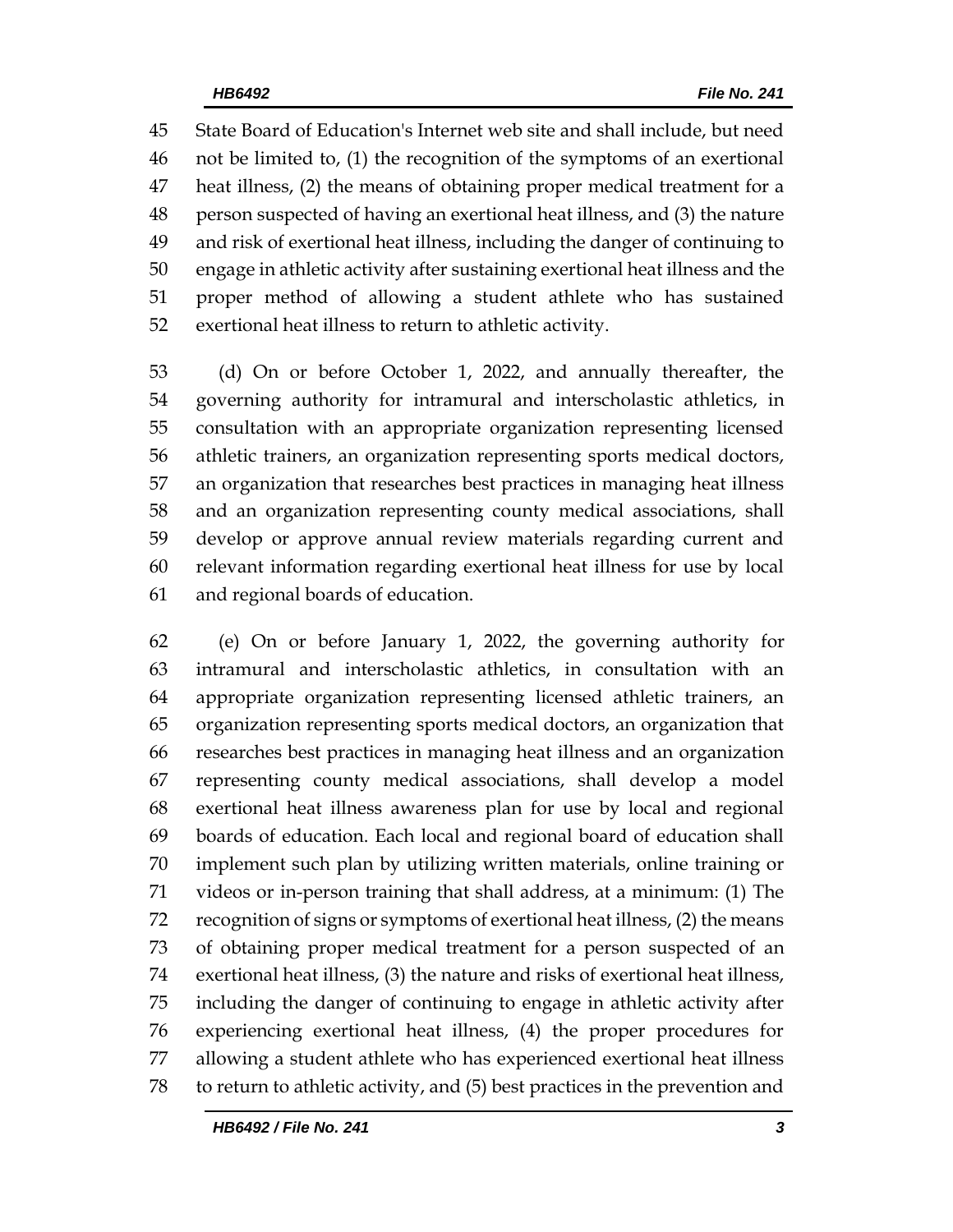treatment of exertional heat illness.

 (f) For the school year commencing July 1, 2022, and each school year thereafter, each local and regional board of education shall prohibit a student athlete from participating in any intramural or interscholastic activity unless the student athlete, and a parent or guardian of such student athlete, (1) reads written materials, (2) views online training or videos, or (3) attends in-person training developed or approved pursuant to this section. Acknowledgment of adherence to this standard by the student athlete and the parent or guardian shall be made by the parent's or guardian's signature on an athletic participation informed consent form issued by the applicable local or regional board of education.

(g) The State Board of Education may revoke the coaching permit, in

accordance with the provisions of subsection (i) of section 10-145b of the

general statutes, of any coach found to be in violation of this section.

| This act shall take effect as follows and shall amend the following<br>sections: |                     |             |  |  |
|----------------------------------------------------------------------------------|---------------------|-------------|--|--|
| Section 1                                                                        | <i>July 1, 2021</i> | New section |  |  |

## *PH Joint Favorable*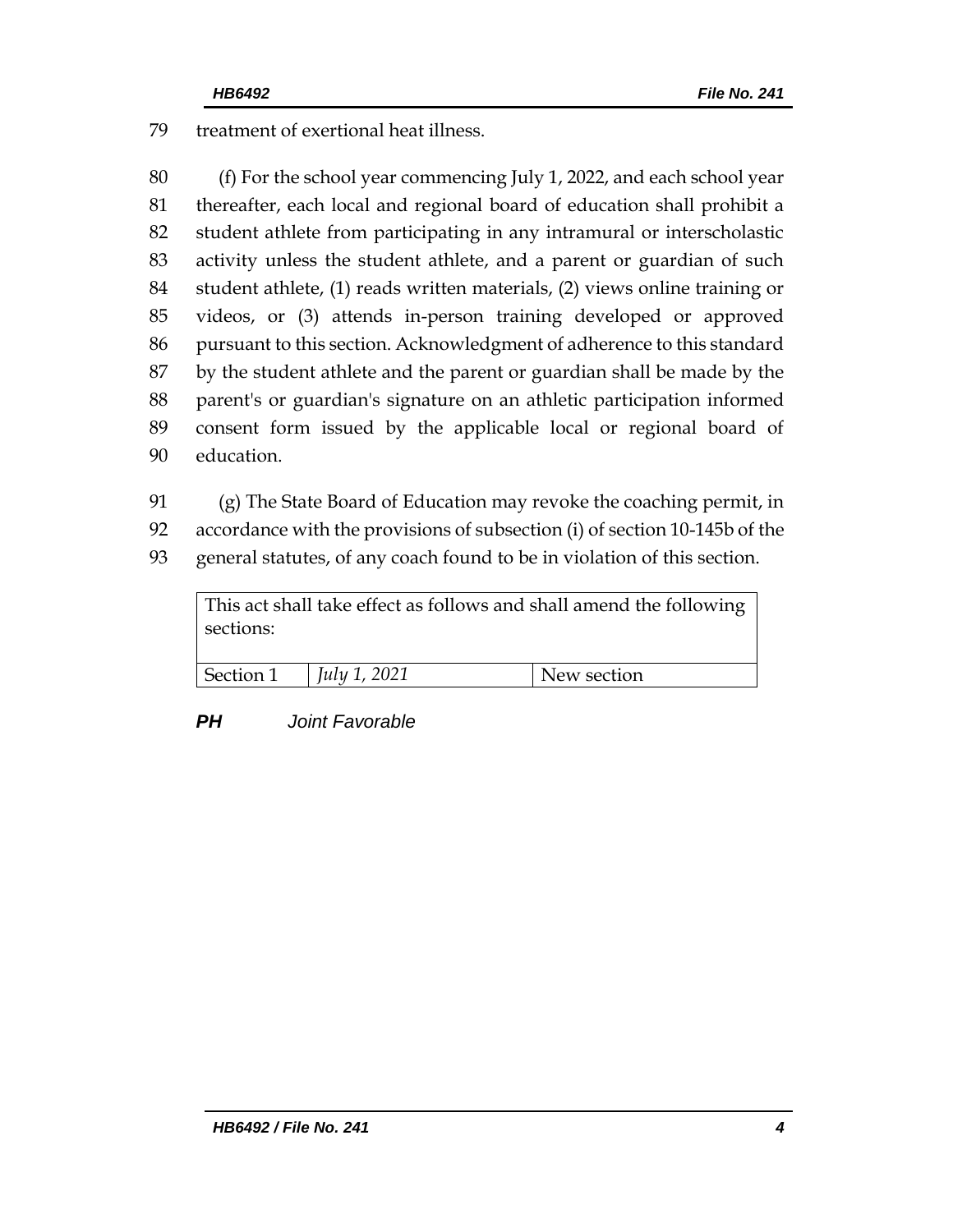*The following Fiscal Impact Statement and Bill Analysis are prepared for the benefit of the members of the General Assembly, solely for purposes of information, summarization and explanation and do not represent the intent of the General Assembly or either chamber thereof for any purpose. In general,*  fiscal impacts are based upon a variety of informational sources, including the analyst's professional *knowledge. Whenever applicable, agency data is consulted as part of the analysis, however final products do not necessarily reflect an assessment from any specific department.*

#### *OFA Fiscal Note*

#### *State Impact:* None

#### *Municipal Impact:*

| <b>Municipalities</b>     | Effect               | FY 22 \$ | FY 23 \$          |
|---------------------------|----------------------|----------|-------------------|
| Local and Regional School | <b>STATE</b>         | None     | Less than $1,000$ |
| <b>Districts</b>          | MANDATE <sup>1</sup> |          |                   |
|                           | - Cost               |          |                   |

#### *Explanation*

The bill results in a state mandate and cost of less than \$1,000 per district, beginning in FY 23, associated with requiring a parent or guardian to sign an athletic participation informed consent issued by the school board, which acknowledges compliance with the new exertional heat illness requirements. The costs are associated with the printing and distribution of the signed consent form, which will vary by the size of the district and the number of consent forms issued. The bill makes various other changes that are not anticipated to result in a fiscal impact.

#### *The Out Years*

 $\overline{a}$ 

The annualized ongoing fiscal impact identified above would continue into the future subject to inflation.

<sup>&</sup>lt;sup>1</sup> State mandate is defined in Sec. 2-32b(2) of the Connecticut General Statutes, "state mandate" means any state initiated constitutional, statutory or executive action that requires a local government to establish, expand or modify its activities in such a way as to necessitate additional expenditures from local revenues.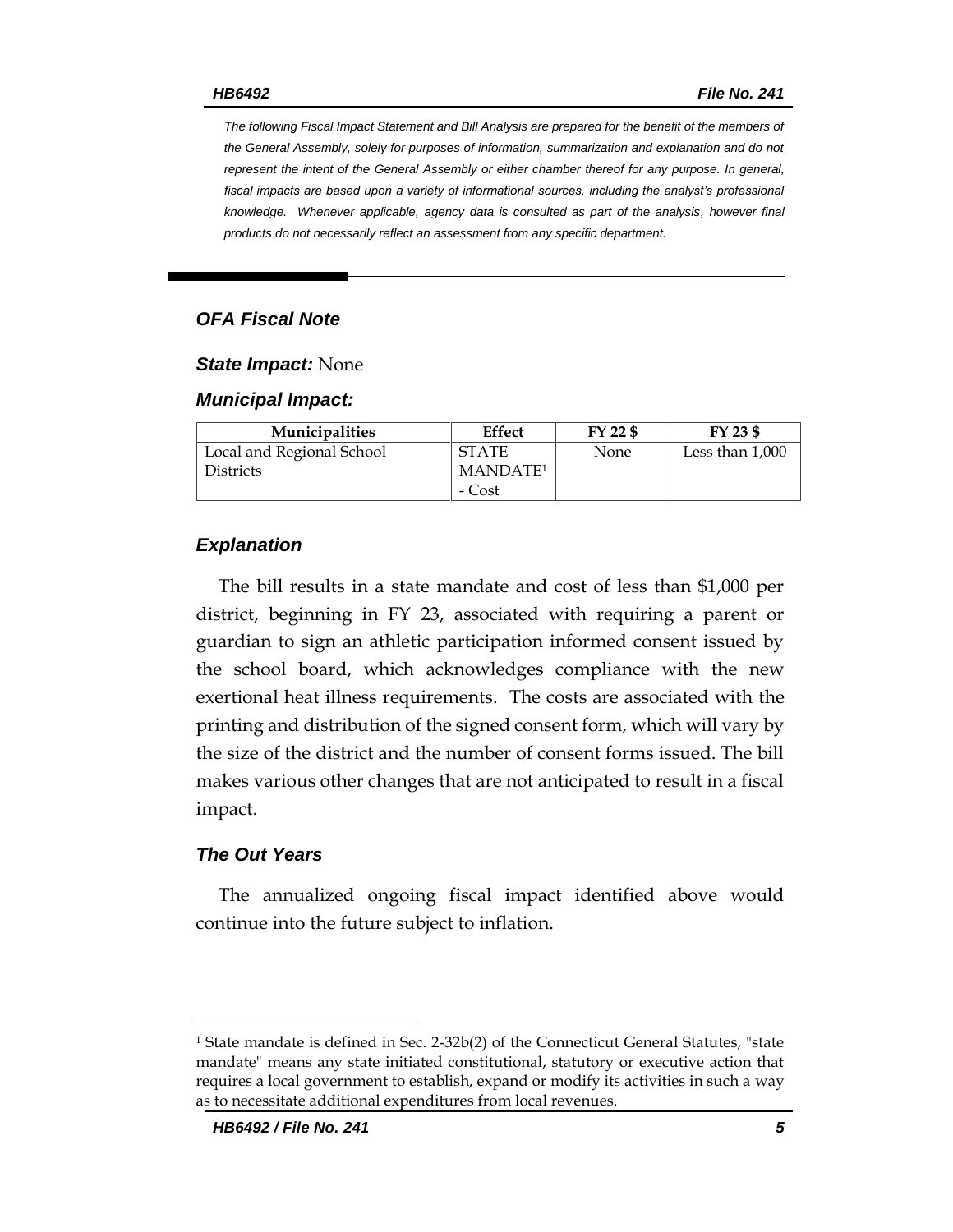### **OLR Bill Analysis HB 6492**

#### *AN ACT CONCERNING EDUCATION AND TRAINING IN EXERTIONAL HEAT ILLNESS FOR COACHES, PARENTS, GUARDIANS AND STUDENTS.*

#### **SUMMARY**

This bill requires any person with a State Board of Education (SBE) coaching permit who coaches intramural or interscholastic athletics to complete an exertional heat illness awareness education program. They must do this before beginning their coaching assignment for the season and then review the program annually before the start of each coaching season. It authorizes SBE to revoke the permits of coaches who do not comply with the requirement, which begins in the 2022-23 school year.

The education program must be developed or approved by January 1, 2022, by the intramural and interscholastic athletics governing authority, which is the Connecticut Interscholastic Athletic Conference (CIAC), in consultation with specified organizations. SBE must then publish the plan on its website.

In addition to the program, CIAC must also develop for school board use:

- 1. review materials on current and relevant exertional heat illness information annually, starting by October 1, 2022, and
- 2. a model exertional heat illness awareness plan, by January 1, 2022.

The bill also requires school boards to implement the model plan using written materials, videos, or online or in-person training. Starting with the 2022-23 school year, the bill requires school boards to prohibit a student athlete from participating in intramural or interscholastic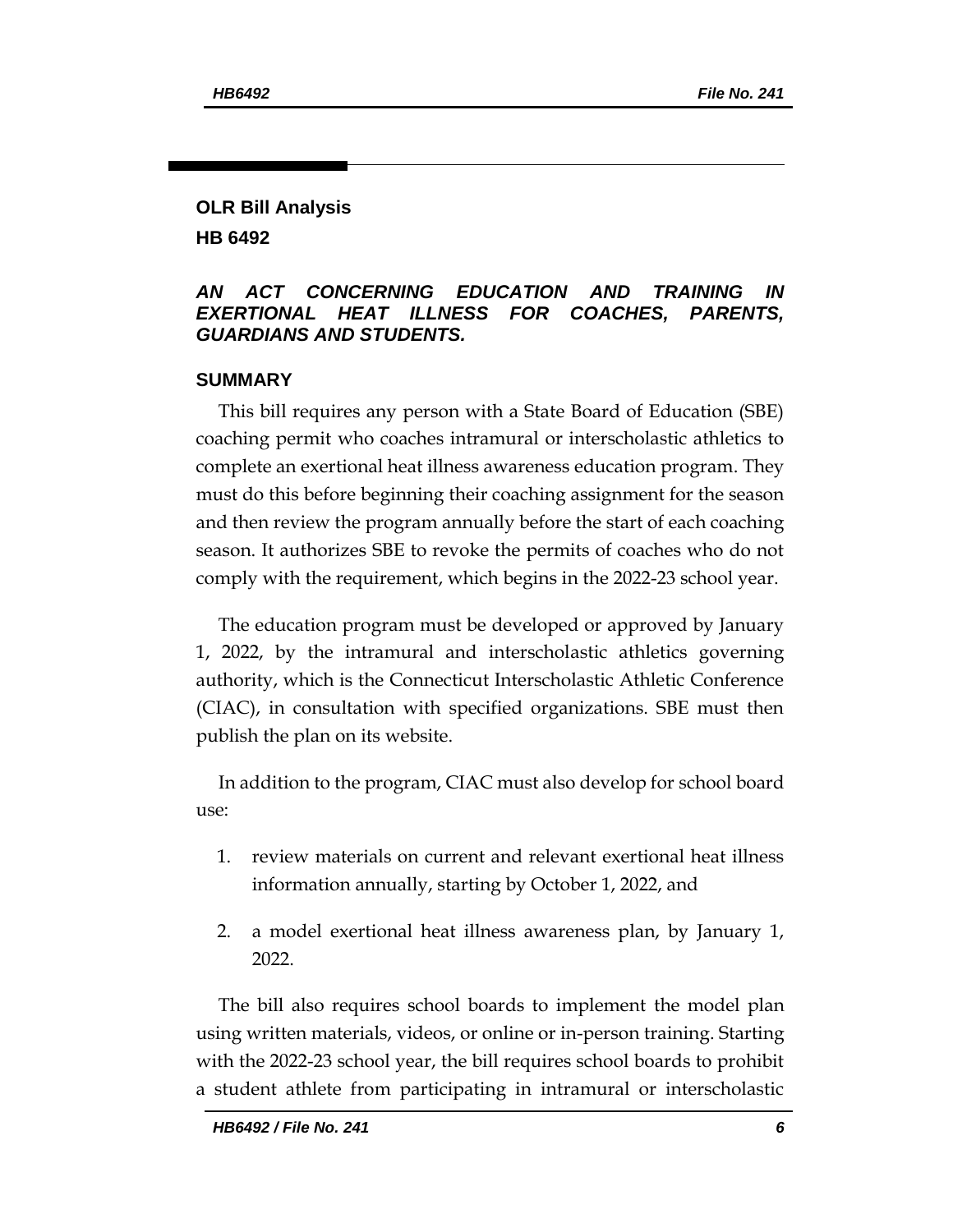athletics unless the student and his or her parent or guardian reads or views the training materials or attends an in-person training. The parent or guardian must sign an athletic participation informed consent form issued by the school board that acknowledges compliance with the requirement.

Under the bill, an "exertional heat illness" means an illness resulting from engaging in physical activity in the heat, including heat cramps, heat syncope (i.e., sudden dizziness, feeling faint, and fainting), heat exhaustion, and heat stroke (i.e., neuropsychiatric impairment and a high body temperature, typically 105.8 degrees or higher).

EFFECTIVE DATE: July 1, 2021

# **EXERTIONAL HEAT ILLNESS AWARENESS EDUCATION PROGRAM AND MODEL PLAN**

### *Program Development and Content*

Under the bill, CIAC must develop or approve the exertional heat awareness education program by January 1, 2022, in consultation with specified organizations, one each of which must represent: (1) licensed athletic trainers, (2) sports medicine doctors, (3) researchers of best practices in managing heat illness, and (4) county medical associations.

The program content must include:

- 1. recognizing the symptoms of an exertional heat illness;
- 2. how to obtain proper medical treatment for a person suspected of having the illness;
- 3. the nature and risk of exertional heat illness, including the danger of continuing to engage in athletic activity after sustaining such an illness; and
- 4. the proper method of allowing a student athlete who has sustained the illness to return to athletic activity.

### *Model Plan Content*